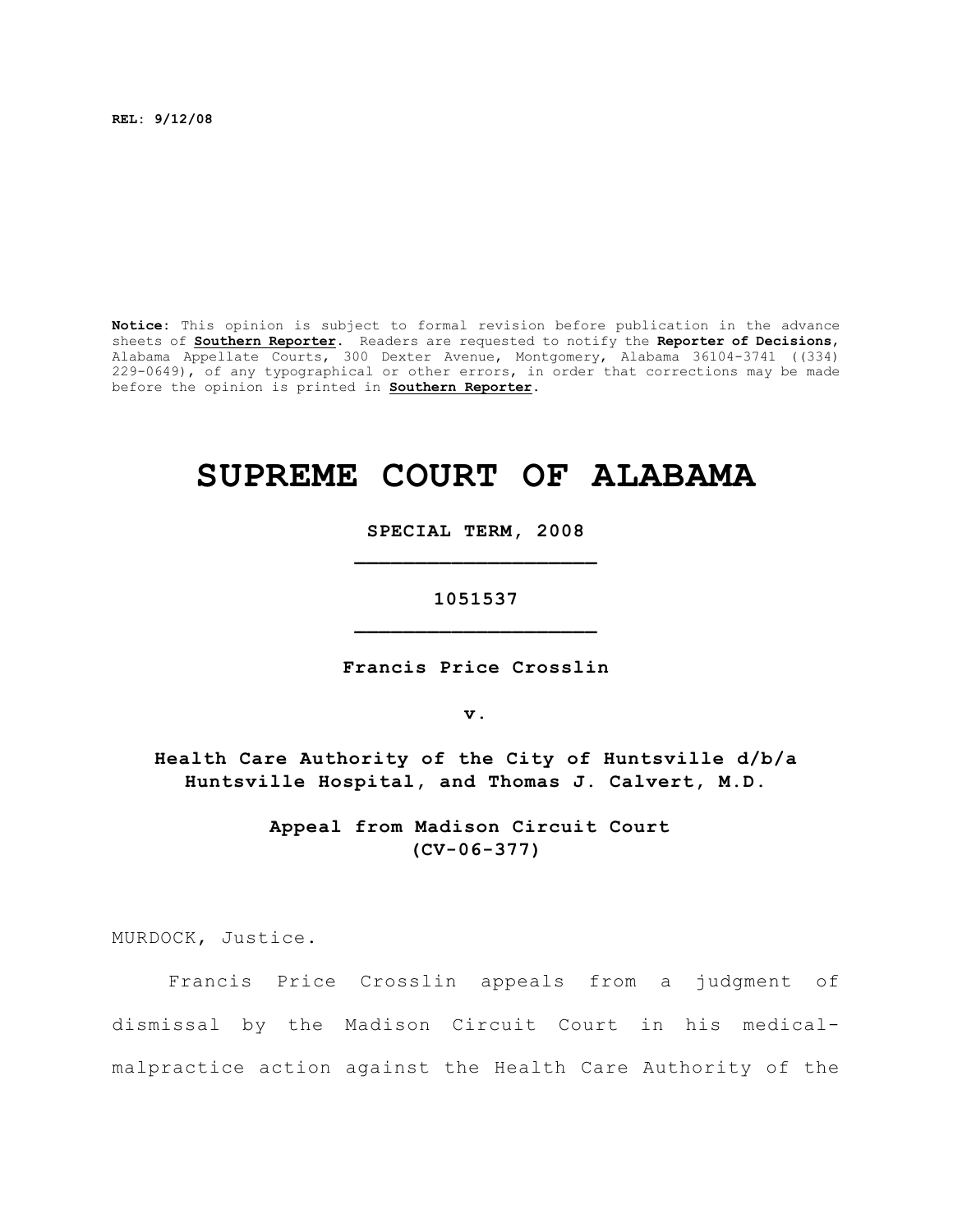City of Huntsville d/b/a Huntsville Hospital ("Huntsville Hospital") and Thomas J. Calvert, M.D. We reverse.

## I. Facts and Procedural History

On February 23, 2002, Crosslin presented himself at the emergency room at Huntsville Hospital complaining of nausea, dizziness, and weakness. Dr. Calvert evaluated Crosslin and ordered a CT scan of Crosslin's head, an electrocardiogram, a chest X-ray, and a blood count. The CT scan was performed at Huntsville Hospital later the same day. Immediately following the CT scan, a radiologist reviewed the images produced by the scan and issued a preliminary radiology report. This report indicated that Crosslin had a tumor on his pituitary gland. Later in the day, Dr. Calvert spoke with Crosslin concerning his condition, but he failed to inform him of the findings of the preliminary radiology report indicating that he had a pituitary tumor. There is no allegation that the symptoms from which Crosslin suffered on February 23, 2002, were related to the existence of the pituitary tumor. Thereafter, Crosslin was discharged from Huntsville Hospital.

On September 1, 2005, Crosslin presented himself at Huntsville Hospital complaining of a loss of vision in his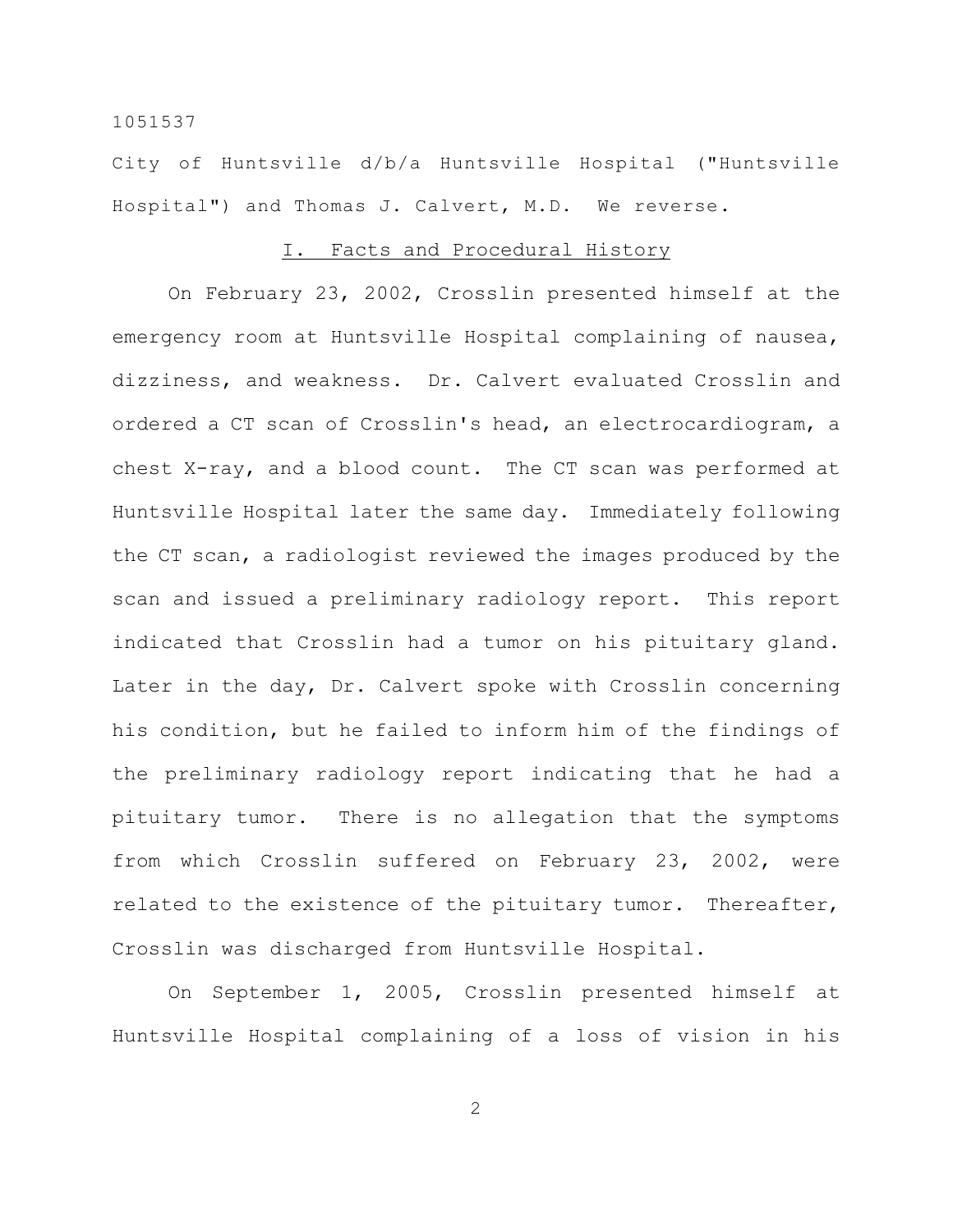left eye and decreased vision in his right eye. A CT scan of Crosslin's head again indicated the presence of the pituitary tumor that had been identified by means of the previously performed CT scan. It was on this date, according to Crosslin, that he first learned of the pituitary tumor. He alleges that he was unaware before this date of any facts that would have reasonably led to the discovery of the tumor.

On September 3, 2005, surgery was performed on Crosslin to remove the tumor. Since the time of the surgery, Crosslin's vision has not improved, and he presently suffers from blindness and/or severely limited vision in both eyes.

On February 24, 2006, Crosslin filed the present medicalmalpractice action against Huntsville Hospital and Dr. Calvert. He alleged that Huntsville Hospital and Dr. Calvert were negligent and wanton by failing to inform him of the existence of the pituitary tumor that was identified by the 2002 CT scan. He alleged that, as a direct and proximate result of Huntsville Hospital's and Dr. Calvert's negligence and wantonness, he suffered severe bodily injury, including blindness or severely limited vision in both eyes. He also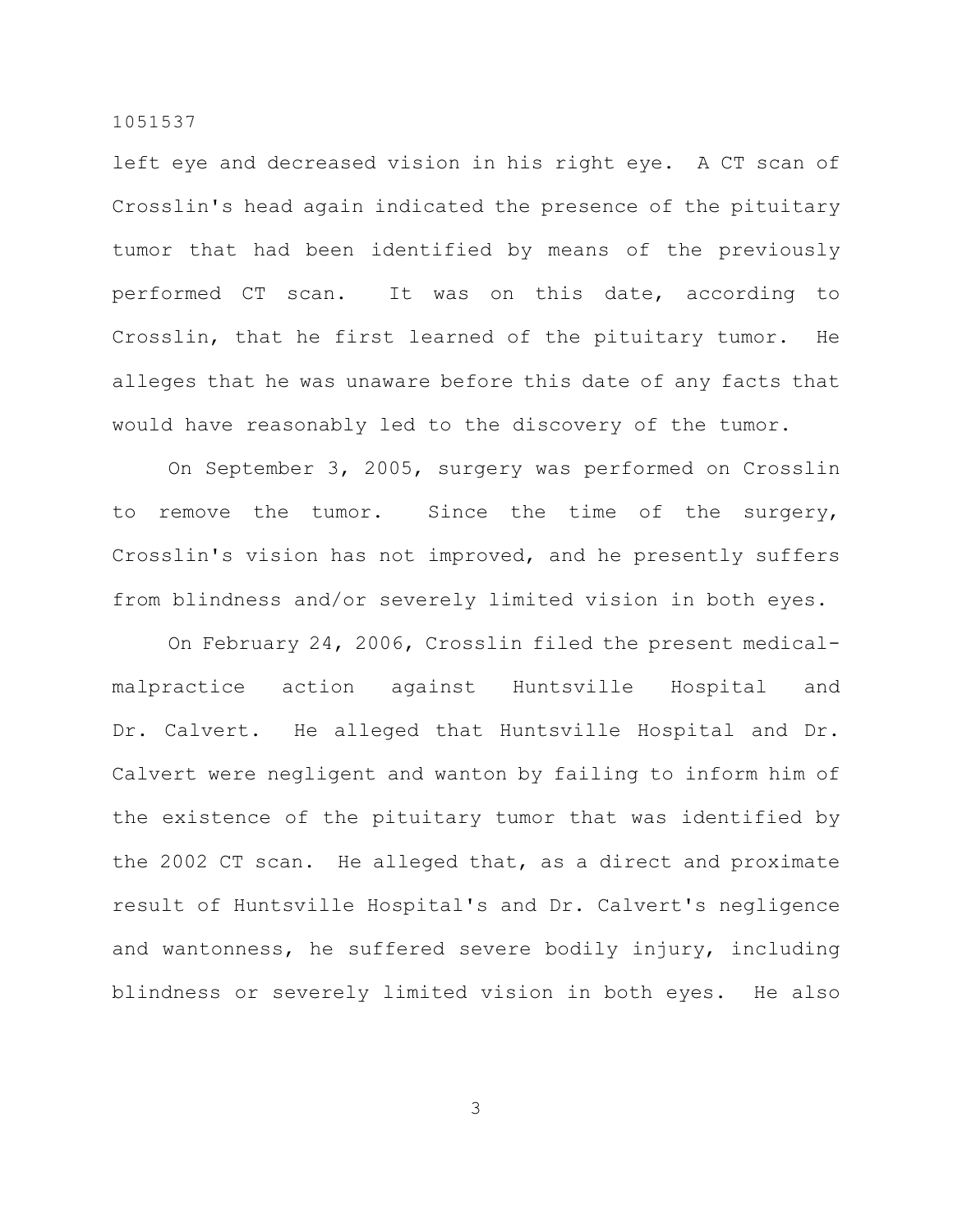included allegations of negligence and wantonness against numerous fictitiously named defendants.

On March 16, 2006, Huntsville Hospital and Dr. Calvert filed a motion to dismiss pursuant to Rule 12(b)(6), Ala. R. Civ. P. On March 29, 2006, they filed a brief in support of their motion. In their brief, Huntsville Hospital and Dr. Calvert argued:

"The alleged breach of the standard of care in this case was a failure to inform Mr. Crosslin of the presence of a pituitary tumor on February 23, 2002. If the defendants breached the standard of care and caused damages as Crosslin claims, Crosslin would have been damaged on the same date as the alleged negligence, because he was already suffering from the tumor."

Because Crosslin did not file his complaint until four years and one day after February 23, 2002, they argued, Crosslin's action was barred by  $\frac{1}{5}$  6-5-482(a), Ala. Code 1975, a part of the Alabama Medical Liability Act, Ala. Code 1975, §§ 6-5-480 to -488 ("the AMLA").

On May 18, 2006, Crosslin amended his complaint to allege that he suffered bodily injury after February 24, 2002, as a direct and proximate result of Huntsville Hospital's and Dr. Calvert's alleged negligence and wantonness. On that same day, Crosslin filed a response to Huntsville Hospital and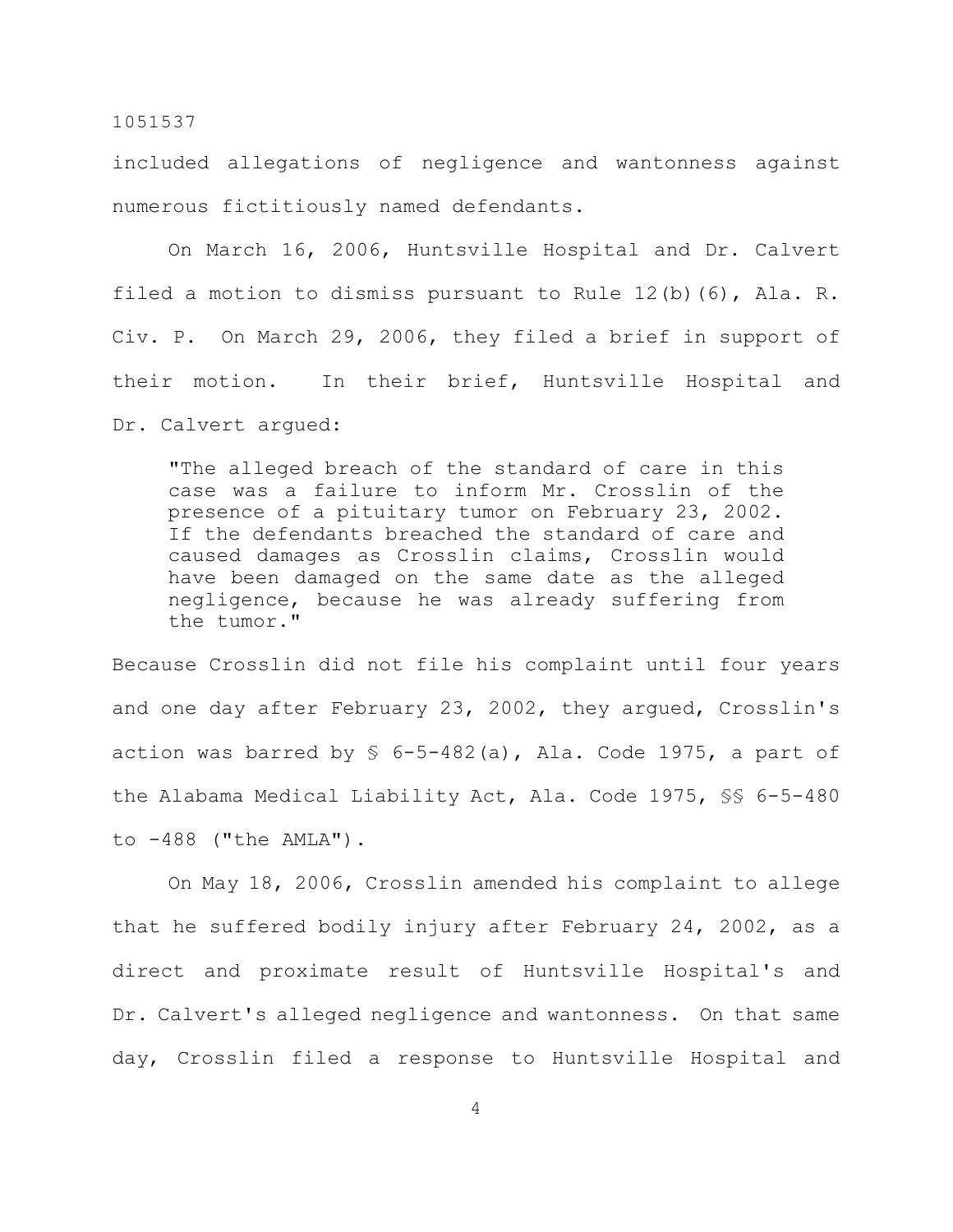Dr. Calvert's motion to dismiss. He argued that his cause of action did not accrue until he suffered an injury, which, according to his amended complaint, allegedly happened after February 24, 2002. Thus, he argued, his complaint was not barred by  $\text{\$ }6-5-482$  (a).

On June 14, 2006, the trial court granted Huntsville Hospital and Dr. Calvert's motion to dismiss. In its order entering the judgment of dismissal in their favor, the trial court stated:

"All claims asserted against the Hospital and Dr. Calvert by the plaintiff, Francis Price Crosslin, are hereby DISMISSED, with prejudice, because the claims are barred by the statute of limitations contained in Ala. Code § 6-5-482 (1975). The<br>allegations of [Crosslin's] own complaint allegations of [Crosslin's] own complaint demonstrate that the claims were filed more than four years after the date on which the cause of action accrued, which means the claims are barred as a matter of law."

(Capitalization in original.) Crosslin filed a postjudgment motion seeking to have the trial court reconsider its dismissal, which the trial court denied. Crosslin appeals.

# II. Standard of Review

In considering whether a complaint is sufficient to withstand a motion to dismiss under Rule 12(b)(6), Ala. R. Civ. P., a court "must accept the allegations of the complaint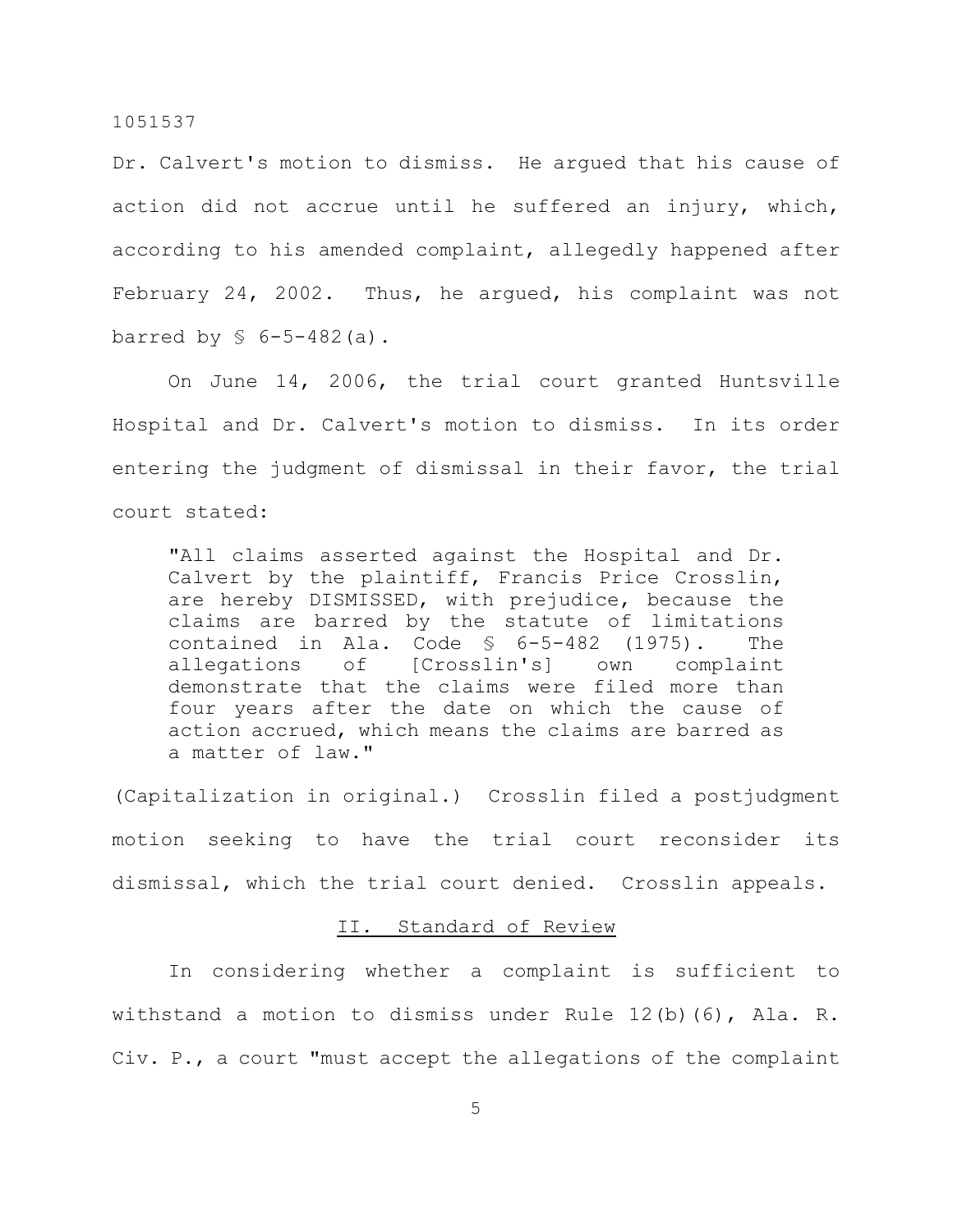as true." Creola Land Dev., Inc. v. Bentbrooke Housing, L.L.C., 828 So. 2d 285, 288 (Ala. 2002) (emphasis omitted). "'The appropriate standard of review under Rule 12(b)(6)[, Ala. R. Civ. P.,] is whether, when the allegations of the complaint are viewed most strongly in the pleader's favor, it appears that the pleader could prove any set of circumstances that would entitle [it] to relief.'" Smith v. National Sec. Ins. Co., 860 So. 2d 343, 345 (Ala. 2003) (quoting Nance v. Matthews, 622 So. 2d 297, 299 (Ala. 1993)). In determining whether this is true, a court considers only whether the plaintiff may possibly prevail, not whether the plaintiff will ultimately prevail.  $Id.$  Put another way, "'a Rule 12(b)(6) dismissal is proper only when it appears beyond doubt that the plaintiff can prove no set of facts in support of the claim that would entitle the plaintiff to relief.'" Id. (emphasis added). Specifically, with regard to an affirmative defense like the one that is the basis of Huntsville Hospital and Dr. Calvert's motion in the present case, the standard for granting a motion to dismiss is "'whether the existence of the affirmative defense appears clearly on the face of the pleading.'" Jones v. Alfa Mut. Ins. Co., 875 So. 2d 1189,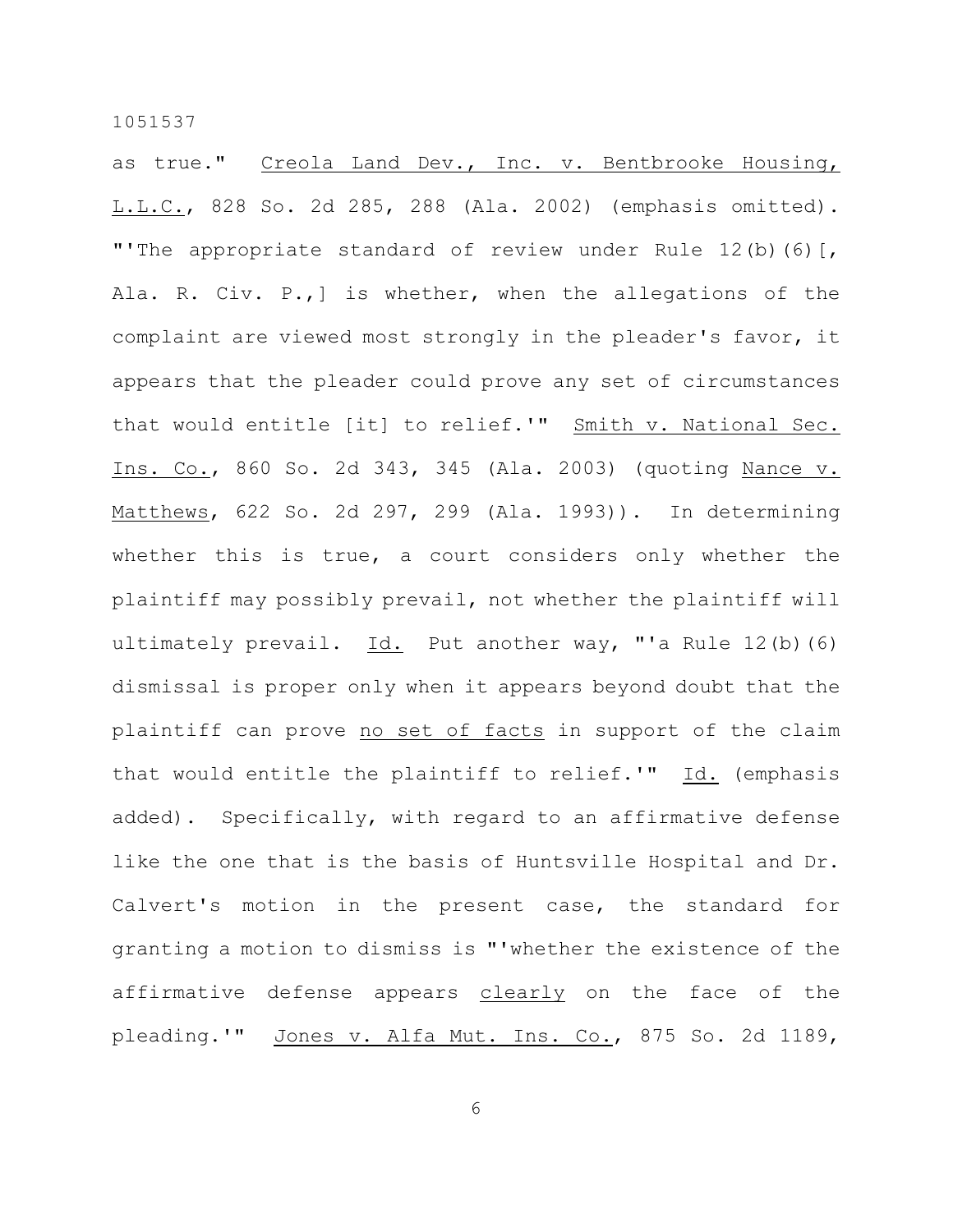1193 (Ala. 2003) (addressing the affirmative defense of the statute of limitations) (quoting Braggs v. Jim Skinner Ford, Inc., 396 So. 2d 1055, 1058 (Ala. 1981)).

# III. Analysis

Crosslin points out that his amended complaint alleges that he was injured sometime after February 24, 2002, as a result of Huntsville Hospital's and Dr. Calvert's alleged failure to inform him of the existence of the pituitary tumor discovered by the CT scan taken on February 23, 2002. Thus, he argues, his complaint is not inconsistent with his ultimately proving a set of facts under which his claim would not be barred, i.e., that his complaint was filed within four years of the date on which his cause of action accrued.

Section 6-5-482(a), Ala. Code 1975, provides, in pertinent part:

"(a) All actions against physicians, surgeons, dentists, medical institutions, or other health care providers for liability, error, mistake, or failure to cure, whether based on contract or tort, must be commenced within two years next after the act, or omission, or failure giving rise to the claim, and not afterwards; provided, that if the cause of action is not discovered and could not reasonably have been discovered within such period, then the action may be commenced within six months from the date of such discovery or the date of discovery of facts which would reasonably lead to such discovery,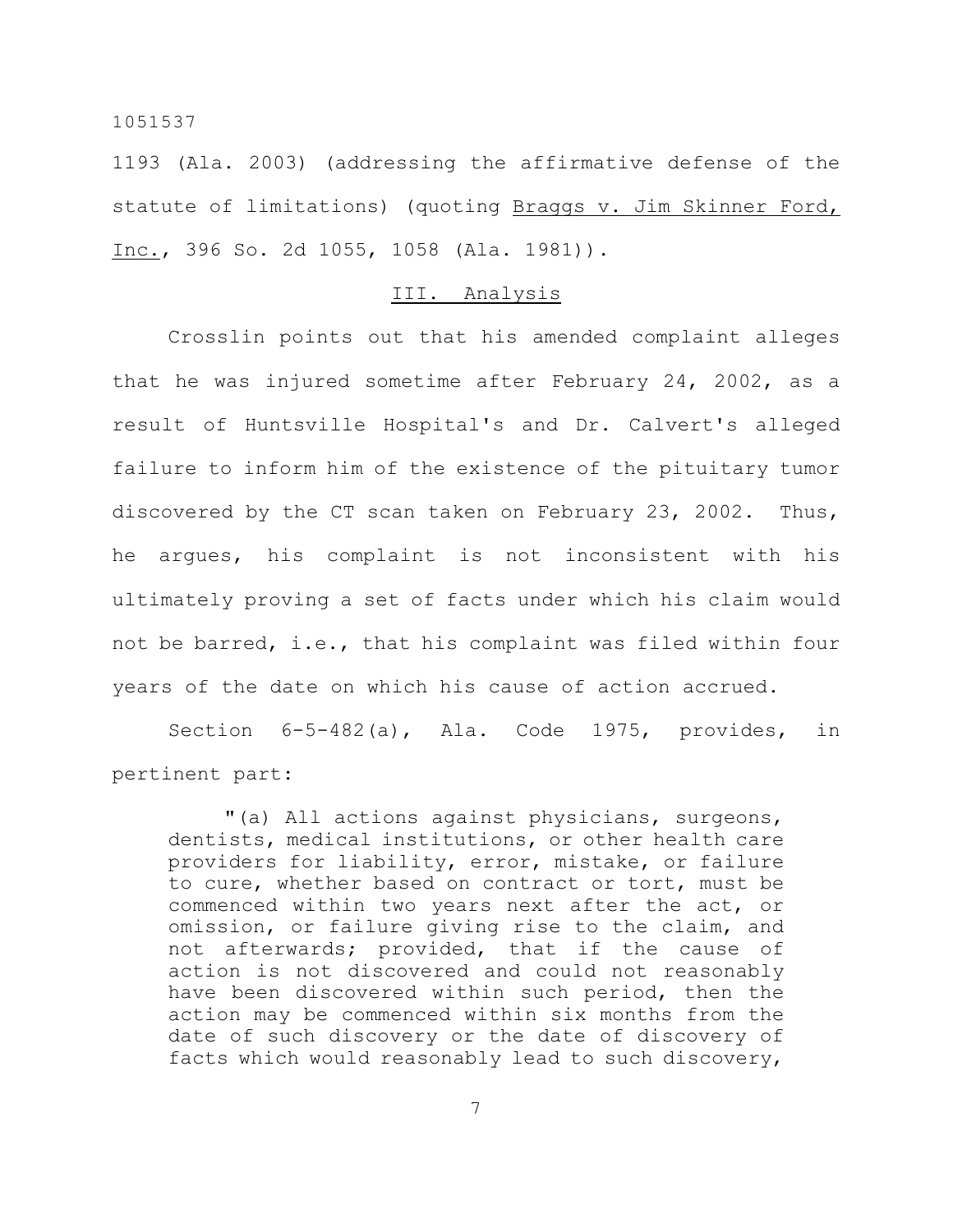whichever is earlier; provided further, that in no event may the action be commenced more than four years after such act ...."

The parties do not dispute that the present action is governed by the AMLA. The parties likewise do not dispute that, under the allegations of the complaint, Crosslin is entitled to the benefit of the six-month discovery rule contained in § 6-5-482(a), and, thus, that his complaint alone does not, on its face, provide a basis for determining that his claims are barred by the two-year statute of limitations. The only question before this Court is whether the trial court erred when it found that the affirmative defense that Crosslin's action is barred by the above-quoted four-year limitation "appears clearly on the face" of Crosslin's complaint.

This Court has held that the four-year period of repose in § 6-5-482(a) "is an 'absolute bar to all medical malpractice claims which are brought more than four years after the cause of action accrues.'" Ex parte Sonnier, 707 So. 2d 635, 637 (Ala. 1997) (quoting Bowlin Horn v. Citizens Hosp., 425 So. 2d 1065, 1070 (Ala. 1982)).<sup>1</sup> "A cause of

<sup>&</sup>lt;sup>1</sup>Consistent with the cases cited, in both the trial court and in this Court both parties have framed the dispositive issue as when Crosslin's cause of action accrued. Our review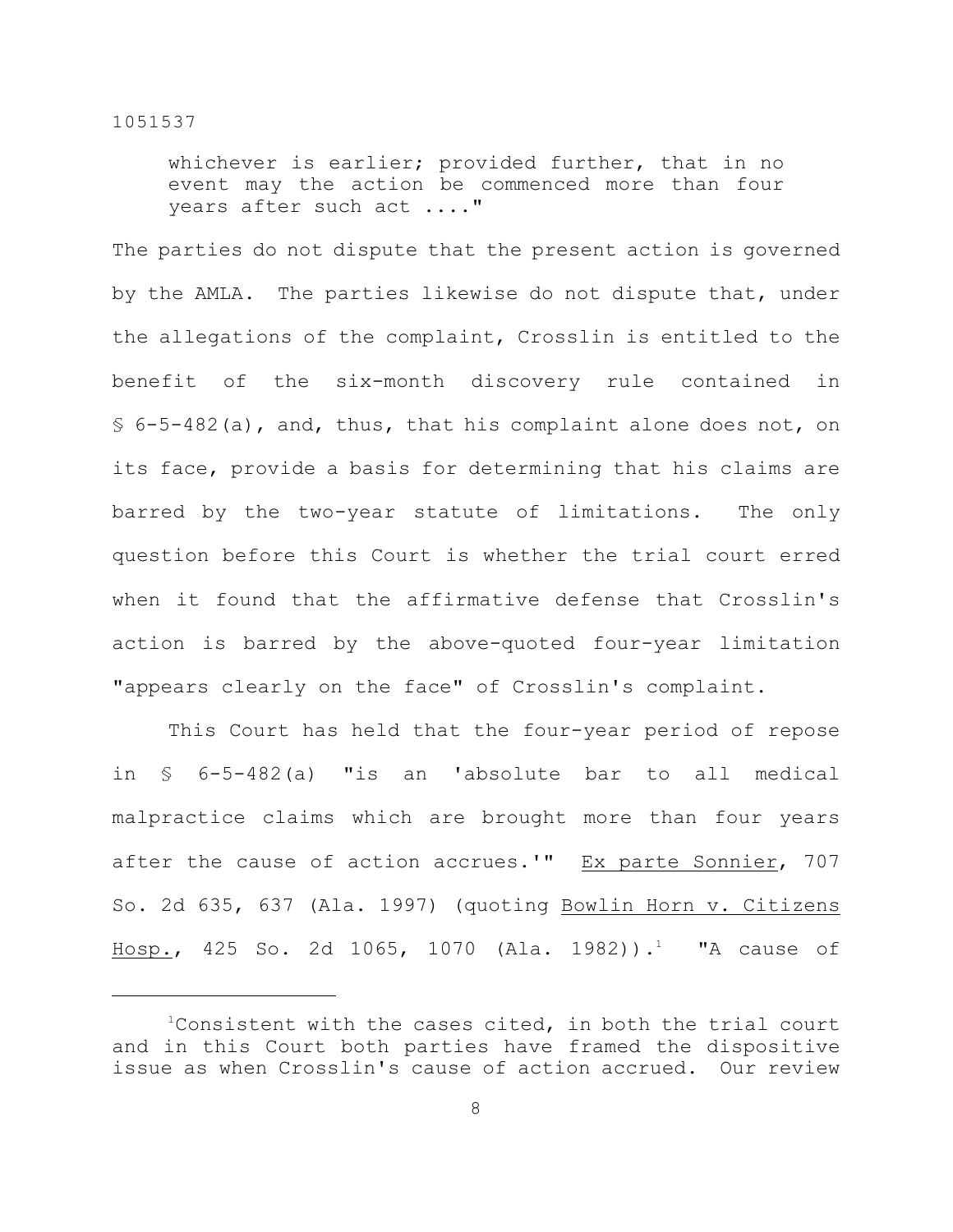action 'accrues' under § 6-5-482 when the act complained of results in legal injury to the plaintiff." Mobile Infirmary v. Delchamps, 642 So. 2d 954, 958 (Ala. 1994). "When the wrongful act or omission and the resulting legal injury do not occur simultaneously, the cause of action accrues and the limitations period of § 6-5-482 commences when the legal injury occurs." Id.; see also Grabert v. Lightfoot, 571 So. 2d 293, 294 (Ala. 1990) ("'The statutory limitations period does not begin to run until the cause of action accrues. ... A cause of action accrues when the act complained of results in injury to the plaintiff.'" (quoting Colburn v. Wilson, 570 So. 2d 652, 654 (Ala. 1990))); Ramey v. Guyton, 394 So. 2d 2, 4 (Ala. 1981) (noting that when the negligent act and the resultant harm do not coincide, the accrual date of a cause of action under the AMLA is the date of the latter). 2

## is limited accordingly.

<sup>&</sup>lt;sup>2</sup>We note that the Grabert Court also quoted Street v. City of Anniston, 381 So. 2d 26 (Ala. 1980), for the proposition that "'in malpractice actions, legal injury occurs at the time of the negligent act or omission, whether or not the injury is or could be discovered within the statutory period.'" Grabert, 571 So. 2d at 294 (quoting Street, 318 So. 2d at 31). In making this statement, the Court was focused on a different issue than the one before this Court in the present case. In contrast to the present case, the focus of this statement was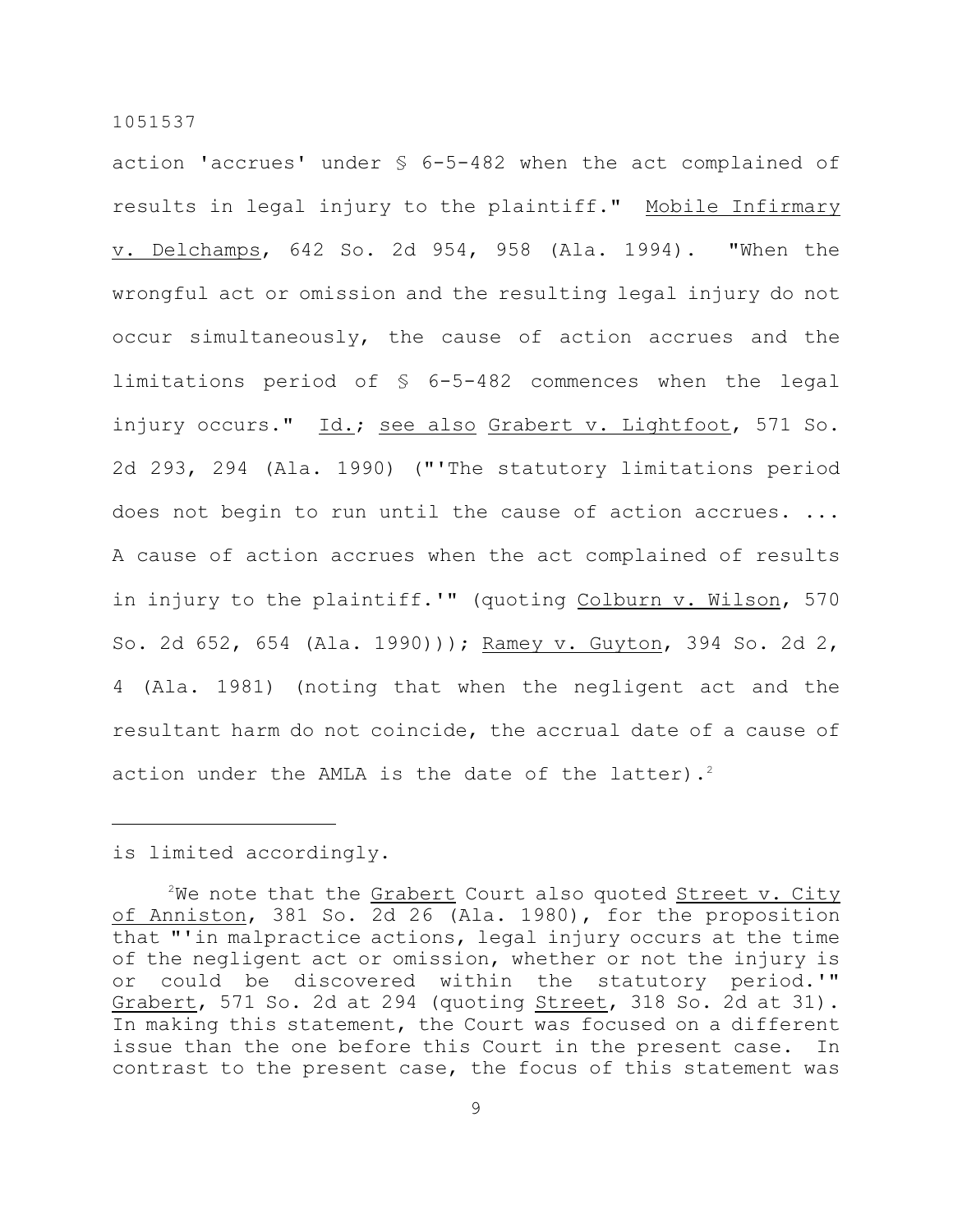In the present case, Crosslin has alleged that Huntsville Hospital and Dr. Calvert failed to inform him that he had a tumor on his pituitary gland on February 23, 2002. Crosslin has alleged that, as a result of the failure of Huntsville Hospital and Dr. Calvert to inform him of the existence of the pituitary tumor, he later suffered vision loss in both of his

the issue of discovery of an injury and, more specifically, whether a failure to discover an injury postpones the accrual of a cause of action based on the injury. (The six-month discovery provision in § 6-5-482(a) was not applicable in either Grabert or Street.) The quoted passage does not speak to the situation where there is a failure of the injury and the negligent act to occur simultaneously, but instead presupposes that the injury occurs immediately upon the taking place of the negligent act or omission. See Grabert (involving a negligently performed surgery and a resultant immediate physical injury to the plaintiff); Street, 381 So. 2d at 31 (rejecting the plaintiff's effort to distinguish certain previous cases, and instead reconciling those cases with Street on the ground that they involved the occurrence of an injury "which resulted immediately upon the taking place of the negligent act or omission"). In several medicalmalpractice cases decided after Street, this Court has held that a legal injury does not necessarily occur at the same time as the negligent act or omission causing the injury. See, e.g., Mobile Infirmary v. Delchamps, 642 So. 2d at 958 (rejecting argument that there was no set of facts under which the plaintiff could recover and holding that there was a right to present evidence as to whether implants placed in the plaintiff's jaw on December 5, 1985, did not result in "legal injury until December 10, 1991, or some other time within two years of the filing of [the] complaint"); Colburn v. Wilson, 570 So. 2d at 654 (to similar effect); and Ramey v. Guyton, 394 So. 2d at 4-5 (to similar effect).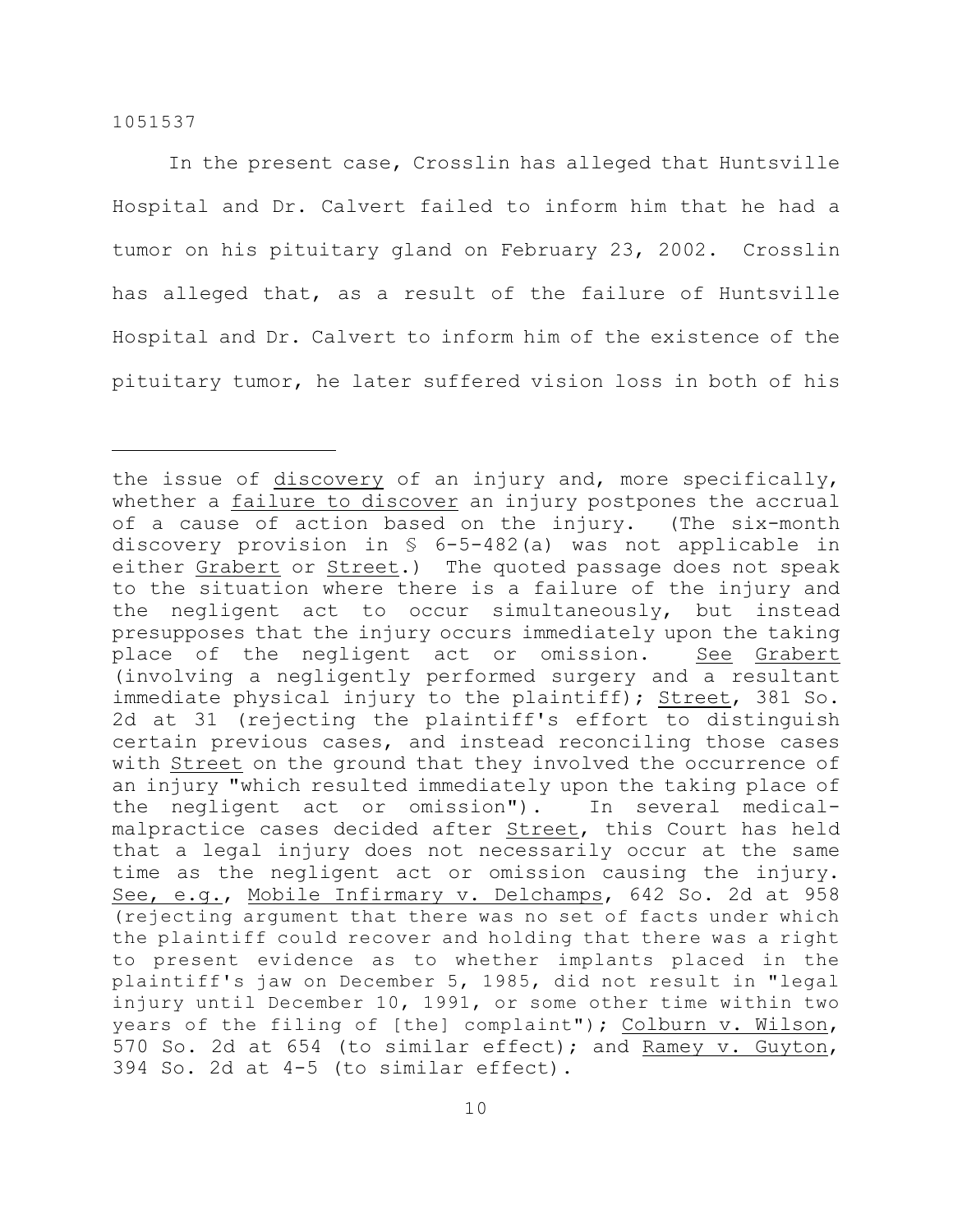eyes. Thus, it appears that the legal injury Crosslin is alleging is that, because Huntsville Hospital and Dr. Calvert did not inform him of the existence of the pituitary tumor when it was discovered on February 23, 2002, he did not have the condition remedied before the tumor worsened and other physical injuries were caused by it.<sup>3</sup>

The allegations of the complaint, if taken as true, do not foreclose the possibility of Crosslin's proving a set of facts that would entitle him to relief. For example, the evidence might show that the tumor was not in a growth phase when Dr. Calvert first diagnosed it on February 23, 2002, and therefore that the tumor did not worsen on that date.<sup>4</sup> Nor do the allegations of the complaint foreclose the possibility of proof that, even if the tumor did worsen on February 23, 2002,

<sup>&</sup>lt;sup>3</sup>Unlike other cases in the which the medical provider's negligence is the failure to treat an existing malady, see, e.g., Tobiassen v. Sawyer, 904 So. 2d 258 (Ala. 2004), and Grabert v. Lightfoot, supra, discussed infra, the medical providers' alleged failure here, because of its unique nature, is not, in and of itself, alleged to have immediately caused an actual injury to Crosslin.

 $4$ For all that appears from the face of the complaint, the tumor may not have grown or otherwise worsened until the passage of a substantial amount of time following February 23, 2002.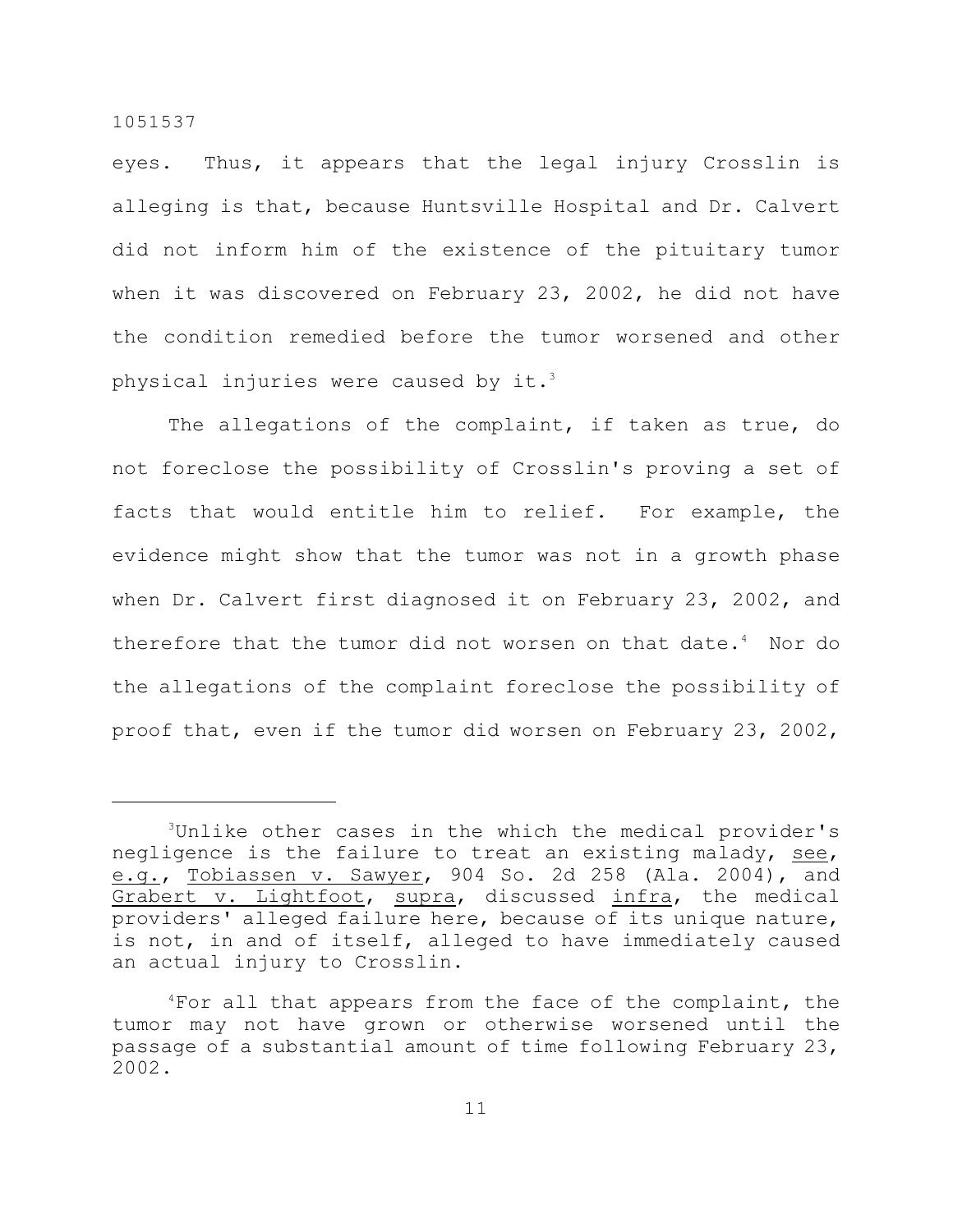a disclosure of the presence of the tumor to Crosslin on February 23, 2002, would likely not have resulted in surgery on that same day so as to halt whatever worsening of his condition otherwise would have occurred between that day and the following day, February 24, 2002. Indeed, even after the tumor was discovered in a much advanced state several years later, surgery to remove it was not scheduled until two days after its discovery. In other words, the complaint does not, on its face, establish that Huntsville Hospital's and Dr. Calvert's failure to inform Crosslin of the tumor on February 23, 2002, resulted in any actual injury to Crosslin before February 24, 2002, the first day of the four-year period in question.

Relying on Grabert v. Lightfoot, supra, and Tobiassen v. Sawyer, 904 So. 2d 258 (Ala. 2004), Huntsville Hospital and Dr. Calvert argue that Crosslin necessarily sustained a legal injury on February 23, 2002, the date they allegedly failed to inform him of the existence of the pituitary tumor, and that, therefore, his action is time-barred under § 6-5-482(a). Grabert and Tobiassen, however, are distinguishable because in those cases the act of alleged medical malpractice immediately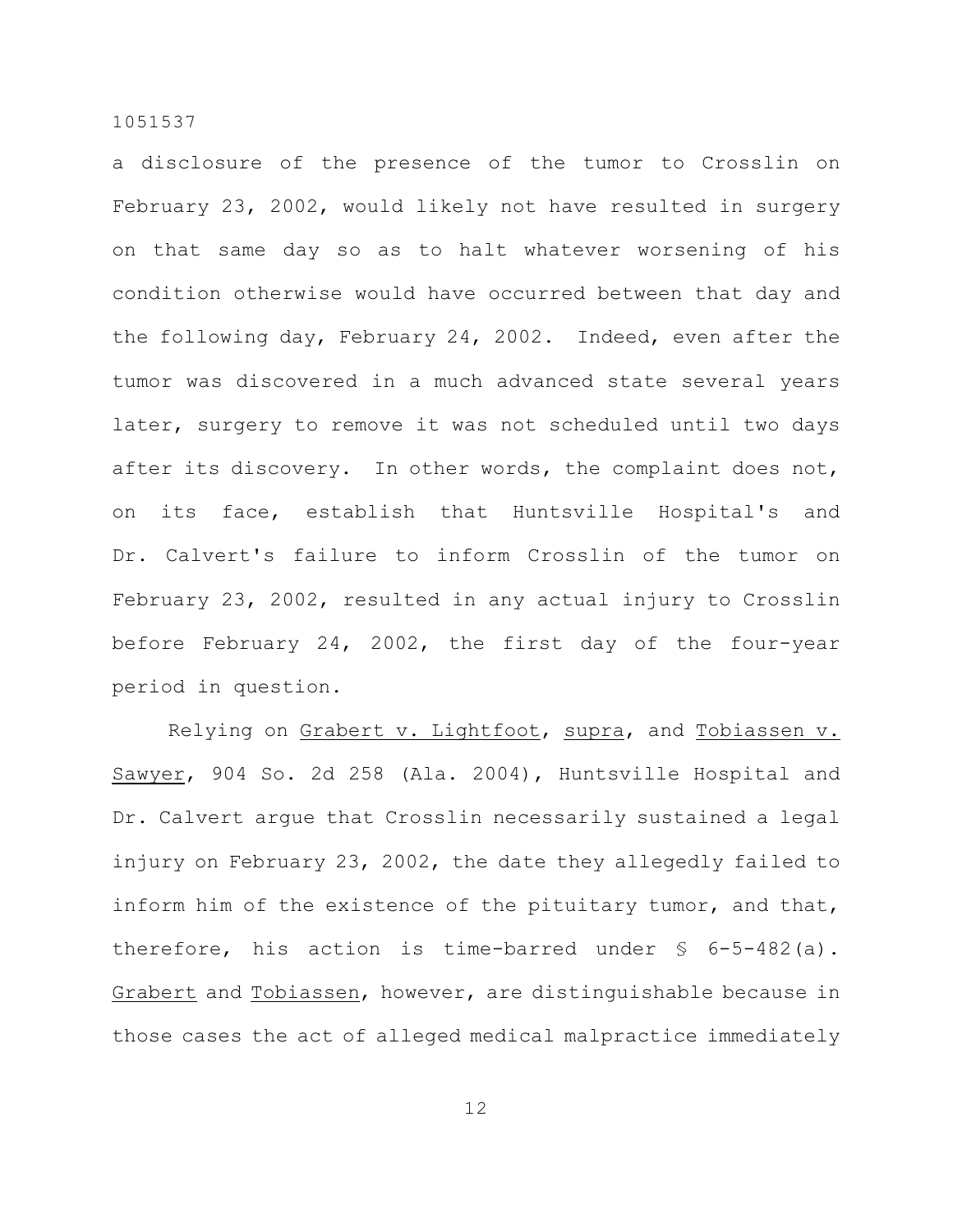caused an identifiable injury to the complaining party and that injury fell outside the applicable time period, whereas, in the present case, Crosslin's complaint does not foreclose his ability to prove that the injury caused by Huntsville Hospital's and Dr. Calvert's alleged malpractice did not occur until some time after the actual act of malpractice and therefore within the applicable time period.

In Grabert, the plaintiff was diagnosed with a hernia and underwent surgery for the purpose of repairing it. During that surgery, however, the surgeon failed to locate and repair the hernia. After a second surgery to repair the hernia left the plaintiff impotent, he sued the first surgeon because of that surgeon's failure to remedy the hernia during the first surgery. We held that the plaintiff's cause of action for medical malpractice accrued on the date of the first surgery because it was immediately after the first, unsuccessful operation that the plaintiff was entitled to maintain an action against the surgeon. Grabert, 571 So. 2d at 294.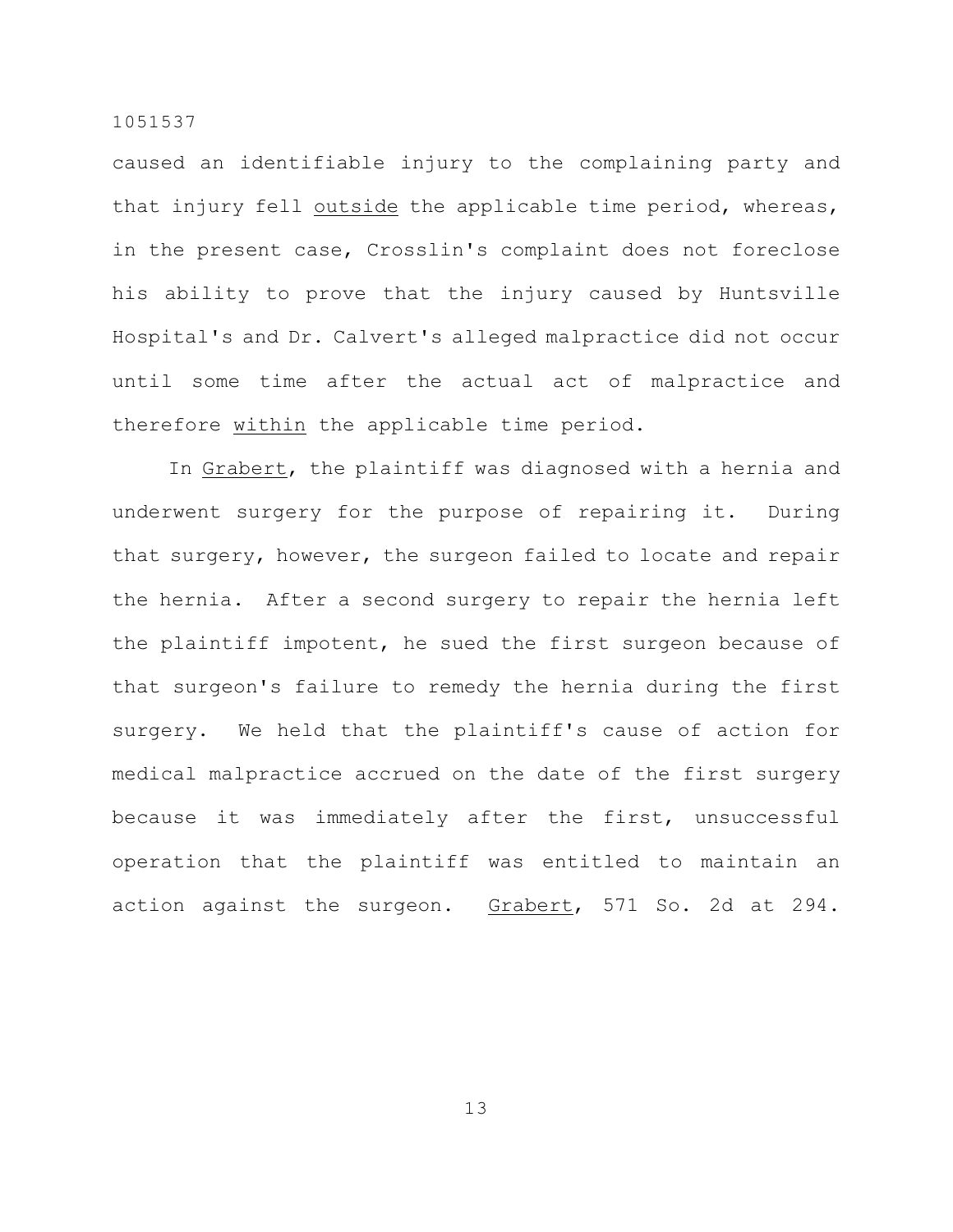Because of the alleged negligence of the first surgeon, the plaintiff had "suffered" a surgery that availed him nothing.<sup>5</sup>

Unlike the malpractice at issue in Grabert, Dr. Calvert's alleged failure to inform Crosslin of the existence of the pituitary tumor did not, in and of itself, cause Crosslin any actual injury. As explained above, Crosslin may be able to prove a set of facts establishing that he suffered no actual injury until within the applicable four-year period at issue. Thus, our holding in Grabert does not compel a finding in this case that Crosslin's injury arose at the time of Huntsville Hospital's and Dr. Calvert's alleged negligent or wanton act or omission.

Huntsville Hospital and Dr. Calvert's reliance on Tobiassen is likewise misplaced. In that case, the plaintiff presented himself for treatment at the emergency room of a hospital, suffering from the following symptoms as a result of a stroke: "'severe headache, impaired balance, numbness to only one side of the body, and tingling on only one side of

 $5$ As this Court stated: "[I]t is clear that Grabert was damaged at the time of the first operation ...; he had a hernia and Dr. Lightfoot failed to find or to remedy that condition." Grabert, 571 So. 2d at 294.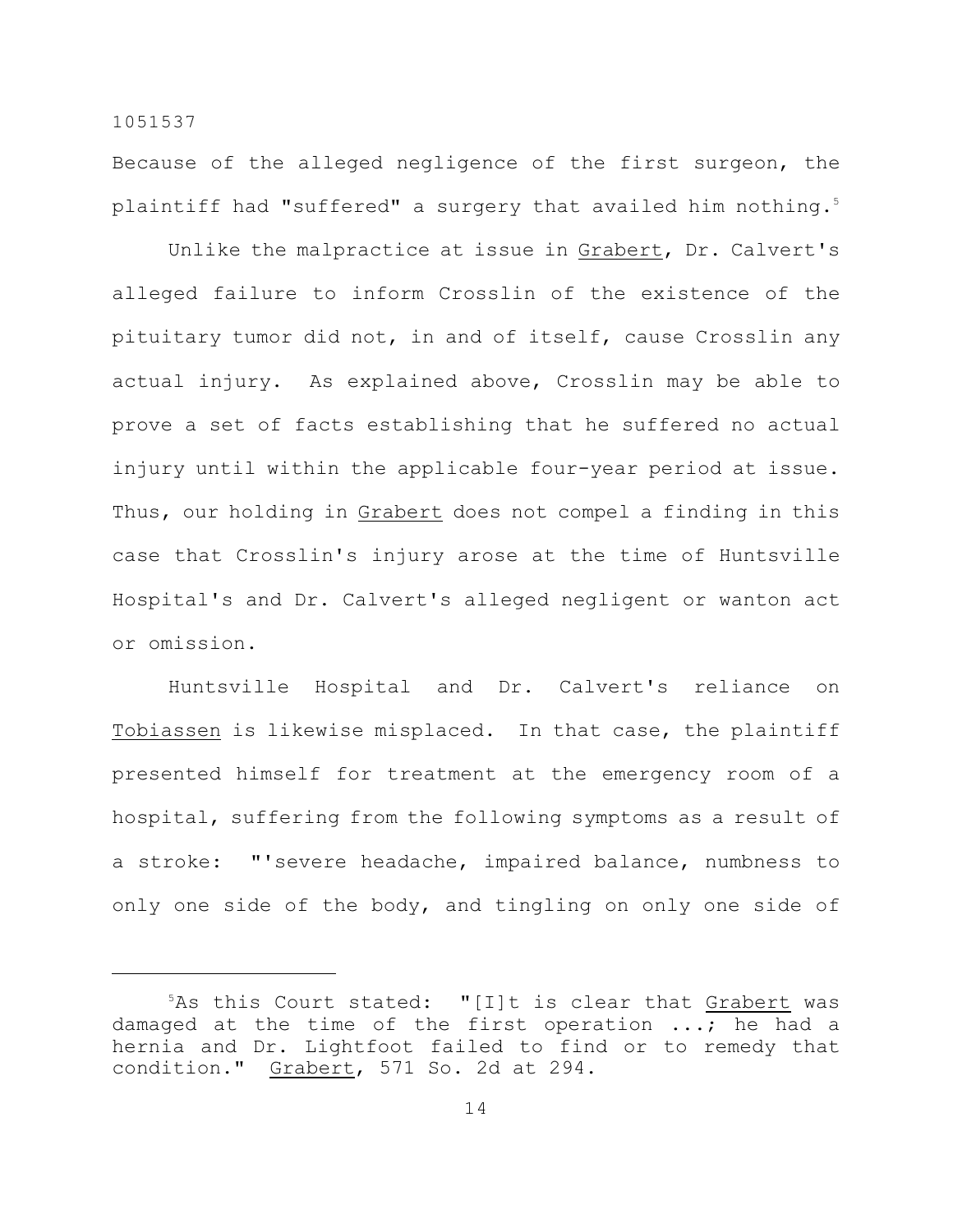the body.'" 904 So. 2d at 259. As the opinion notes, the doctor who treated the plaintiff in the emergency room on that day failed to discover the reason for the plaintiff's symptoms and sent him home "'with no treatment for the stroke.'" 904 So. 2d at 261 n.2 and accompanying text. The plaintiff, continuing to suffer symptoms from the stroke, returned to the emergency room on the following day, at which time he was admitted to the hospital; an additional three days passed before he was told that he had suffered a stroke.

Two years and four days after he had first been treated at the emergency room, the plaintiff sued the physician who had treated him at the emergency room and the hospital at which the emergency room was located. The plaintiff alleged that the physician and hospital had negligently failed to diagnose and treat the stroke the plaintiff had suffered. The physician moved for a judgment on the pleadings, and the hospital moved for a summary judgment, both arguing that the plaintiff's claim was barred by the two-year statute of limitations on medical-malpractice claims. After the trial court denied the motions, this Court granted permission to appeal. Reversing the trial court's order denying the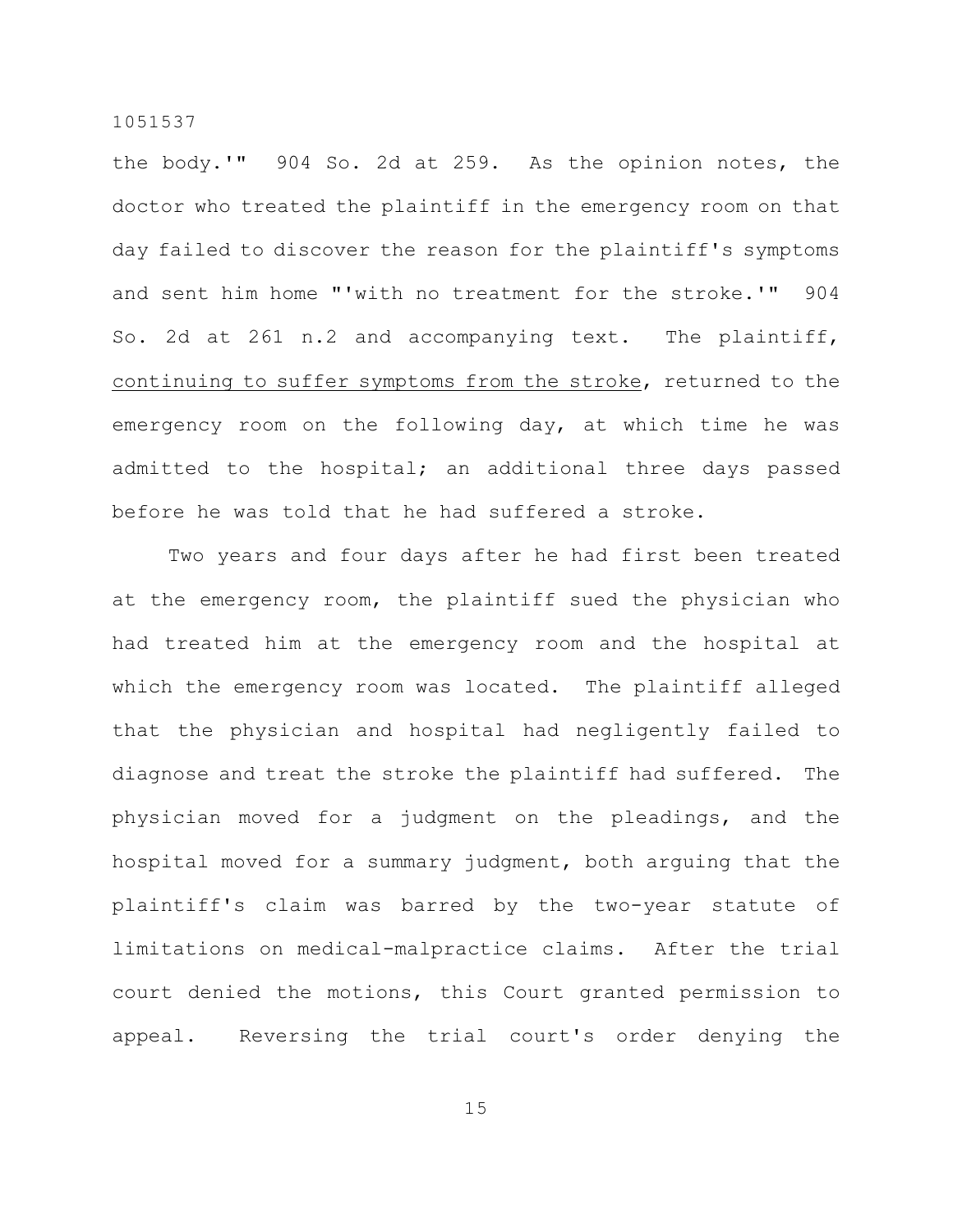physician's and the hospital's motions and rendering a judgment for both defendants, this Court held that the plaintiff's cause of action accrued on his first visit to the emergency room when the defendants failed to diagnose and treat his stroke. Tobiassen, 904 So. 2d at 261.

Our holding in Tobiassen was fully justified under the facts of that case. The plaintiff's injury from the defendants' failure to diagnose and treat the plaintiff's stroke was immediate.

In the present case, however, Crosslin has not alleged when he was harmed as a result of the tumor remaining in his body longer than it would have had Huntsville Hospital and Dr. Calvert immediately informed him of its presence. The complaint alleges only that injury occurred "after February 24, 2002." The allegations in Crosslin's complaint thus stand in contrast to the circumstance presented in Tobiassen, where the failure to diagnose and treat the stroke caused the plaintiff to suffer an immediate legal injury.

# IV. Conclusion

In the present case, it does not "'appear[] beyond doubt that the plaintiff can prove no set of facts in support of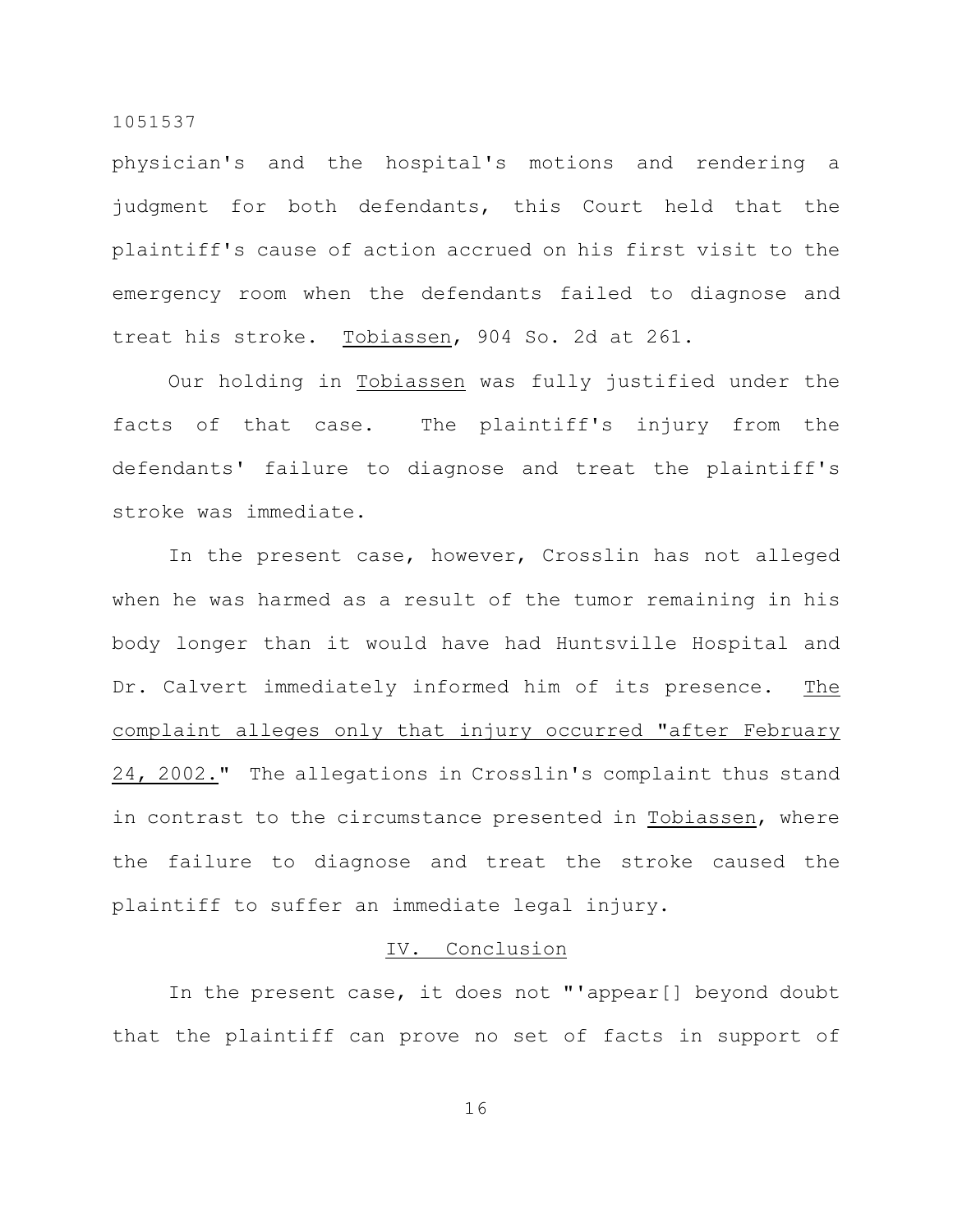[his] claim that would entitle [him] to relief.'" Smith, 860 So. 2d at 345 (quoting Nance, 622 So. 2d at 299). Specifically, the allegations of Crosslin's complaint, if true, would not prevent Crosslin from proving a set of facts establishing that he first suffered actual injury within the four-year period immediately preceding the filing of his complaint. Consequently, the trial court was incorrect in concluding that Crosslin's action was due to be dismissed under Rule 12(b)(6). We therefore reverse the trial court's judgment and remand the cause for further proceedings.

REVERSED AND REMANDED.

Cobb, C.J., and Stuart, J., concur.

Lyons and Bolin, JJ., concur in part and concur in the result.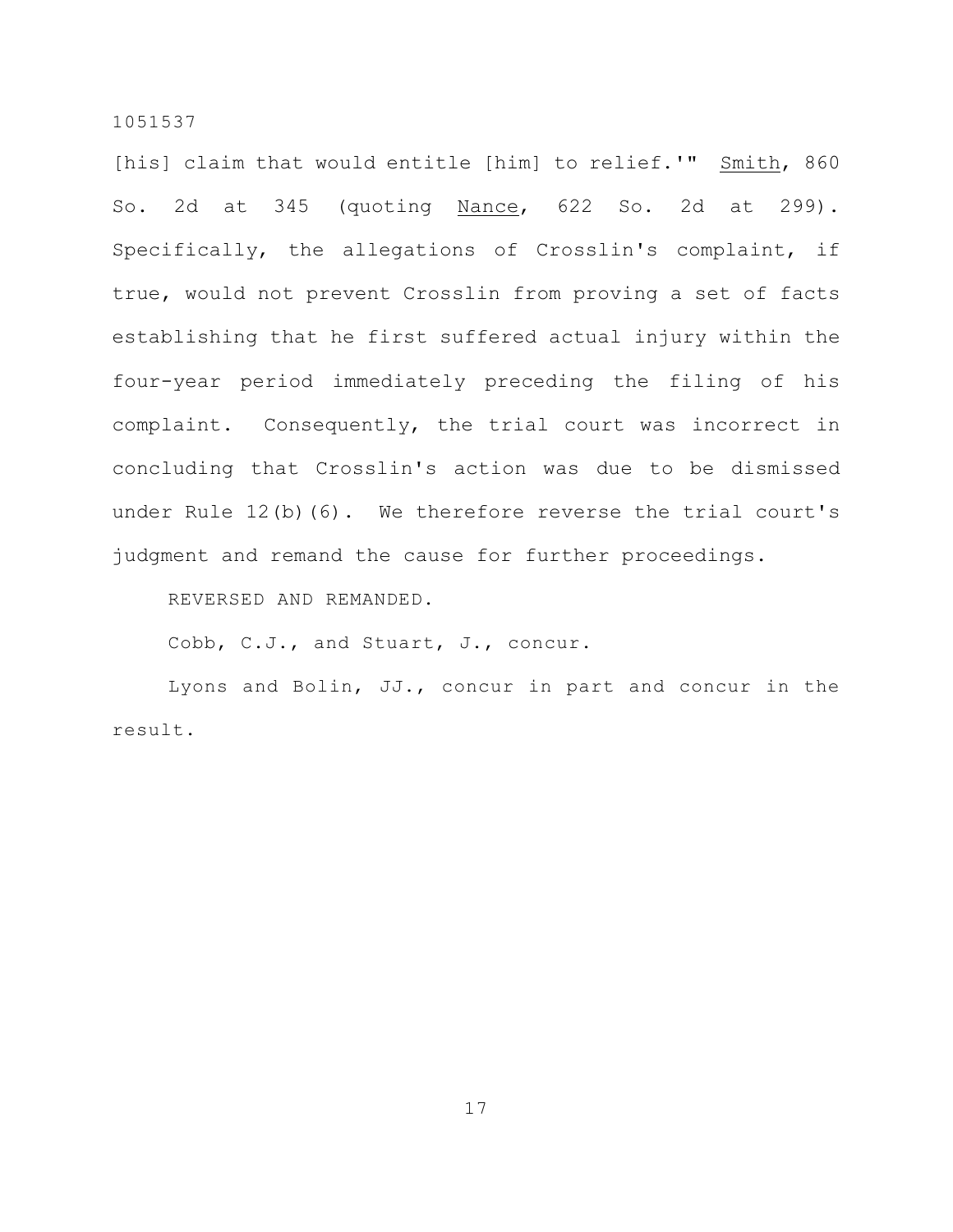LYONS, Justice (concurring in part and concurring in the result).

I concur in the main opinion to the extent that it concludes that the allegations of the complaint, even if taken as true, do not foreclose the possibility of proof that Crosslin's tumor was not in a "growth phase when Dr. Calvert first diagnosed it on February 23, 2002," thereby creating a fact situation where the tumor "did not worsen on that date." So. 2d at . Our settled caselaw, discussed in the main opinion, defers accrual of a cause of action to the date of injury when the negligent act and the resultant harm do not coincide. See, e.g., Ramey v. Guyton, 394 So. 2d 2 (Ala. 1980).

The main opinion then goes further, stating:

"Nor do the allegations of the complaint foreclose the possibility of proof that, even if the tumor did worsen on February 23, 2002, a disclosure of the presence of the tumor to Crosslin on February 23, 2002, would likely not have resulted in surgery on that same day so as to halt whatever worsening of his condition otherwise would have occurred between that day and the following day, February 24, 2002."

So. 2d at  $\qquad$ . The main opinion cites no authority for deferral of accrual of a cause of action in the context of impracticality of immediate treatment, notwithstanding